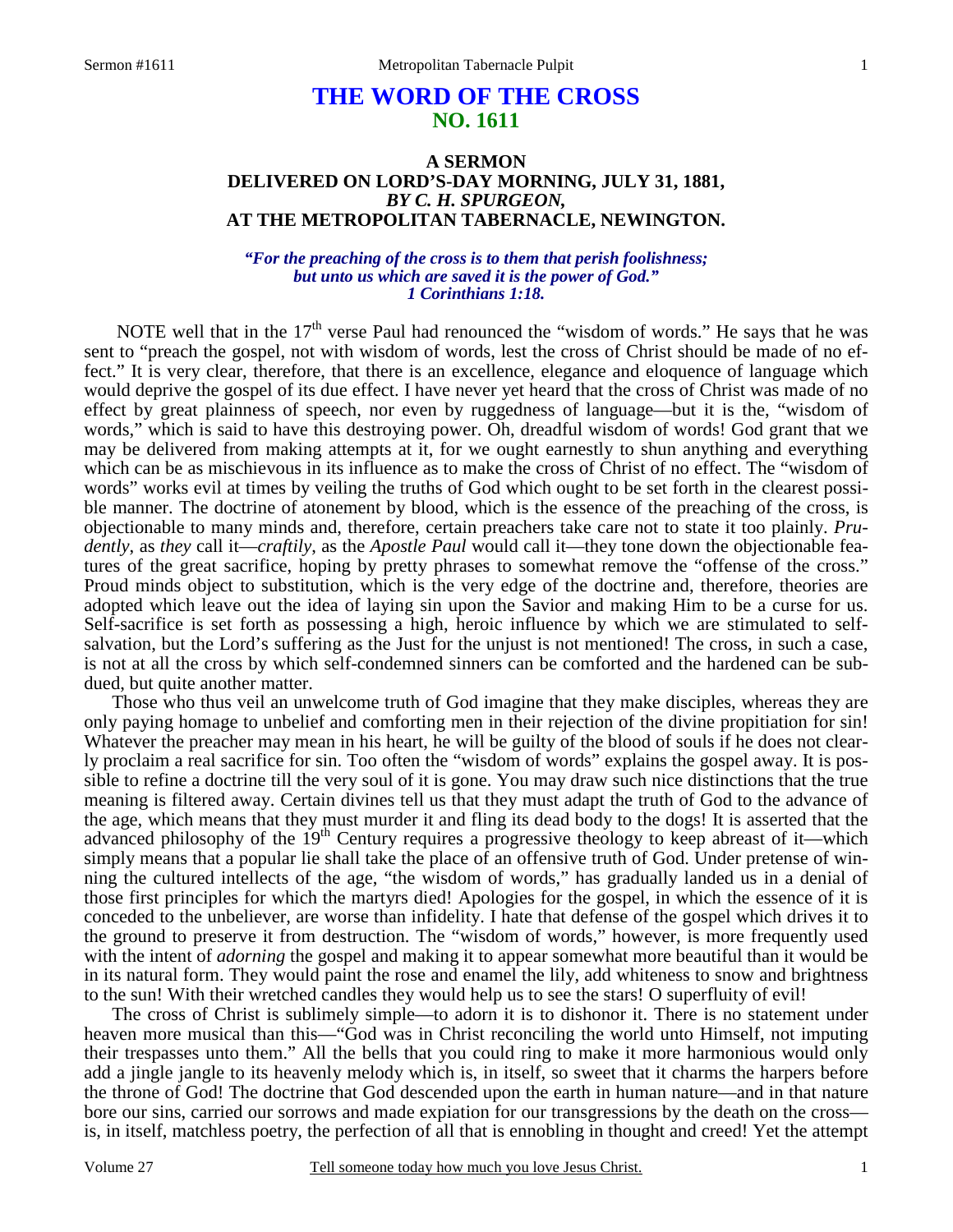is made to *decorate* the gospel as though it needed something to commend it to the understanding and the heart.

 The result is that men's minds are attracted away from the gospel, either to the preacher or to some utterly indifferent point. Hearers carry home charming morsels of poetry, but they forget the precious blood! They remember the elaborate metaphors so daintily worked out, but they forget the five wounds and fail to look unto the Lord Jesus and be saved! The truth of God is buried under flowers! Brothers, let us cut out of our sermons everything that takes men's minds away from the cross! One look at Jesus is better than the most attentive gazing at our gems of speech! One of the old masters found that certain vases which he had depicted upon the sacramental table attracted more notice than the face of the Lord, whom he had painted sitting at the head of the feast and, therefore, he struck them out at once. Let us, my brothers, do the same whenever anything of ours withdraws the mind away from Jesus. Christ must always be in the foreground and our sermons must point to Him, or they will do more harm than good. We must preach Christ crucified and set Him forth like the sun in the heavens, as the only light of men!

 Some seem to imagine that the gospel does not contain within itself sufficient force for its own spreading and, therefore, they dream that if it is to have power among men it must either be through the logical way in which it is put—in which case all glory is to *logic*, or though the handsome manner in which it is stated—in which case all glory is to *rhetoric*. The notion is current that we should seek the aid of prestige, or talent, or novelty, or excitement, for the gospel, itself, the doctrine of the cross, is, in itself, impotent in its hands and lame upon its feet. It must be sustained by outside power and carried, as by a nurse, wherever it would go. Reason, elocution, art, music, or some other force must introduce and support it, or it will make no advance—so some injuriously dream. That is not Paul's notion! He speaks of the cross of Christ as being *itself* the power of God and he says that it is to be preached, "not with wisdom of words," lest the power should be attributed to the aforesaid wisdom of words and the cross of Christ should be proven to have, in itself, no independent power, or, in other words, to be of no effect! Paul would not thus degrade the cross for a moment and, therefore, though qualified to dispute with schoolmen and philosophers, he disdained to dazzle with arguments and sophistries. And, though he could speak with masterly energy—let his epistles bear witness to that—yet he used great plainness of speech, that the force of his teaching might lie in the doctrine, itself, and not in his language, style, or delivery.

 He was jealous of the honor of the cross and would not spread it by any force but its own, even as he says in the 4<sup>th</sup> and 5<sup>th</sup> verses of the second chapter of this epistle—"My speech and my preaching was not with enticing words of man's wisdom, but in demonstration of the Spirit and of power: that your faith should not stand in the wisdom of men, but in the power of God." Having cleared our way of the wisdom of words, we now come to the word of wisdom. Paul preached the cross and our first head shall be the word of the cross. Many give the cross a bad word and so our second head shall be the word of its despisers concerning it—they called it foolishness. And then, thirdly, we will think upon the word applied to the cross by those who believe it—it is to them "the power of God." O that the Holy Spirit may use it as the power of God to all of us this day!

**I.** First, then, we speak upon "THE WORD OF THE CROSS." Borrow the term from the Revised Version, which runs thus—"The word of the cross is to them that are perishing foolishness, but unto us who are being saved it is the power of God." This is, to my mind, an accurate translation. The original is not, "the *preaching* of the cross," but "the *word* of the cross." This rendering gives us a heading for our first division and, at the same time, brings before us exactly what the gospel is—it is "the word of the cross." From which I gather, first, that the cross has one uniform teaching, or word. We are *always* to preach the word of the cross and the cross has not many words, but one. There are not two gospels any more than there are two gods—there are not two atonements any more than there are two saviors. There is one gospel as there is one God, and there is one atonement as there is one Savior. Other gospels are not tolerated among earnest Christians. What did the apostle say? "If we or an angel from heaven preach any other gospel unto you than that which we have preached unto you, let him be candidly heard and quietly fraternized with"? Nothing of the sort! I will quote the Scripture. Paul says, "Let him be accursed." He has no more tolerance than that for him, for Paul loved the souls of men and to tolerate spiritual poison is to aid and abet the murder of souls! There is no gospel under heaven, but the one gospel of Jesus Christ!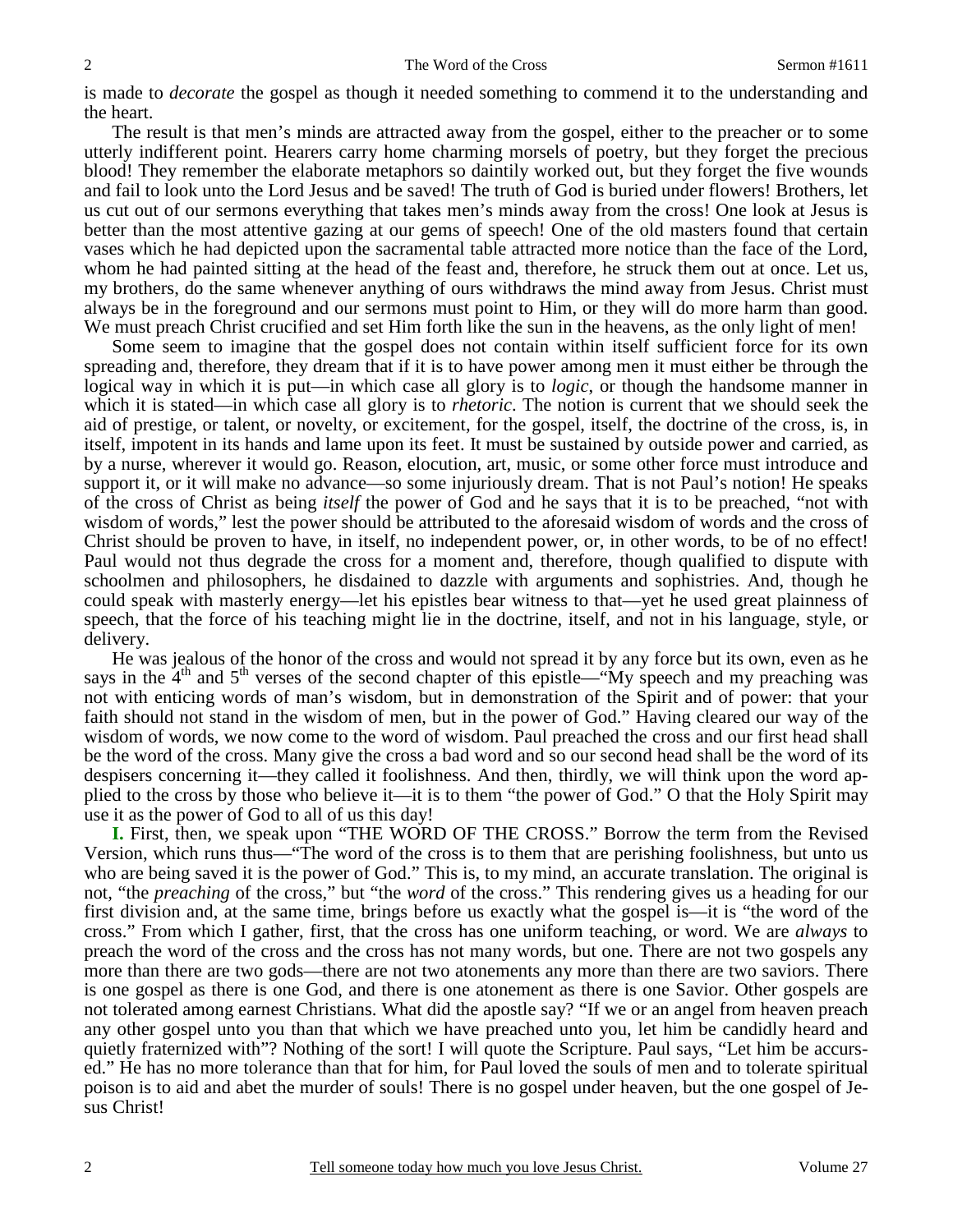But what about other voices and other words? They are not voices from heaven, nor words from God, for He has not, in one place, spoken one thing, and in another place, another! Neither is it according to the Spirit of the gospel that there should be one form of gospel for the first six centuries and then another form of it for the 19<sup>th</sup> Century. Is it not written, "Jesus Christ, the same yesterday, today, and forever"? If the atonement were in *progress;* if the great sacrifice were not complete, then I could understand that there should be progress in the preaching of it. But, inasmuch as, "It is finished," was pronounced by Christ upon the cross and then He bowed His head and gave up the ghost—there can be no further development in the *fact* or in the *doctrine!* Inasmuch as the word of the Lord which describes that atonement is so complete that he that adds to it shall have the plagues that are written in this Book added unto him, I gather that there is no such thing as a progressive word of the cross, but that the gospel is the same gospel today as it was when Paul, in the beginning, proclaimed it! The word of the cross, since it is the express Word of God, endures forever! Generations of men come and go like yearly growths of the grass of the field, but the word of the Lord abides evermore the same in all places, the same to all nationalities, the same to all temperaments and constitutions of the mind!

 "Other foundation can no man lay than that which is laid." From that word I gather, next, that the doctrine of the atonement is one word in contradistinction from many other words which are constantly being uttered. We preach Christ crucified and His voice from the cross is, "Look unto Me and be you saved." But another voice cries aloud, "Do this and you shall live." We know it—it is the voice of the old covenant which the Lord Jesus has removed, taking away the first covenant that He may establish the second. The doctrine of salvation by works, salvation by feelings, and salvation by outward religiousness is *not* the word of the cross which speaks in quite another fashion! The call to salvation by works is a strange voice within the fold of the church—and the sheep of Christ do not follow it, for they know not the voice of strangers. The word of the gospel speaks on this wise, "The word is near you, even in your mouth and in your heart." That is, the word of *faith* which we preach—that if you shall confess with your mouth the Lord Jesus, and shall believe in your heart that God has raised Him from the dead, you shall be saved." "Believe and live" is the word of the cross! Much less do we regard the word of ceremonialism and priestcraft which still lingers among us. We had thought it was a dull echo of the dead past, but alas, it is a powerful voice and is constantly lifting itself up. Priestcraft is crying, "Confess to *me* and you shall have forgiveness! Perform *this* ceremony and undergo *this* other rite and you shall receive a sacred benediction through men ordained of heaven!"

We do not know this voice, for it is the voice of falsehood! He that believes in Christ Jesus has everlasting life! We are complete in Him and we know nothing of any priest except that one High Priest, who, by His one sacrifice has perfected, forever, them that are set apart! Voices here and there are heard like mutterings from among the tombs—these are the maunderings of superstition, saying, "Lo, here," and, "Lo, there," and one man has this revealed to him and another that. But to none of these have we any regard, for God has spoken and our preaching, from now on is nothing but "the word of the cross," which is none other than the word of the crucified Son of God who loved us and gave Himself for us! Brothers, let us hear this word of the cross, for, in effect, my text says, "Let the cross speak for itself." That is to be our preaching! We bid reasoning and speculation hold their tongues that the cross, itself, may speak! We let the cross speak its own word. First, it cries aloud God must be just. The dreadful voice of justice, in its certainty and severity, rings through the world in the sighs and cries and deathgroans of the Son of the Highest! Jesus has taken man's sin upon Himself and He must die for it, for wherever sin is, God must destroy it! The Judge of all the earth must do right and it is right that sin should involve suffering! Supreme justice must visit iniquity with *death* and, therefore, Jesus on the cross, though in Himself perfectly innocent and unspeakably lovely, must *die the death*—deserted by His Father because the iniquity of us all has been placed upon Him.

 The cross cries unto the sons of men, "Oh do not this abominable thing which God hates, for He will by no means spare the guilty." God must make bare His arm and bathe His sword in heaven to destroy sin wherever it is found, for He smites it even when it is imputed to His only Son! The cross thunders more terribly than Sinai, itself, against human sin! How it breaks men's hearts to hear its voice! How it divides men from their sins, even as the voice of the Lord breaks the cedars of Lebanon and shatters the rock in pieces! If God smites the Perfect One who bears our sin, how will He smite the guilty one who rejects His love? Let the cross speak again and what does it say with even a louder voice? God loves men and delights in mercy! Though He loves righteousness and hates wickedness, yet He loves the sons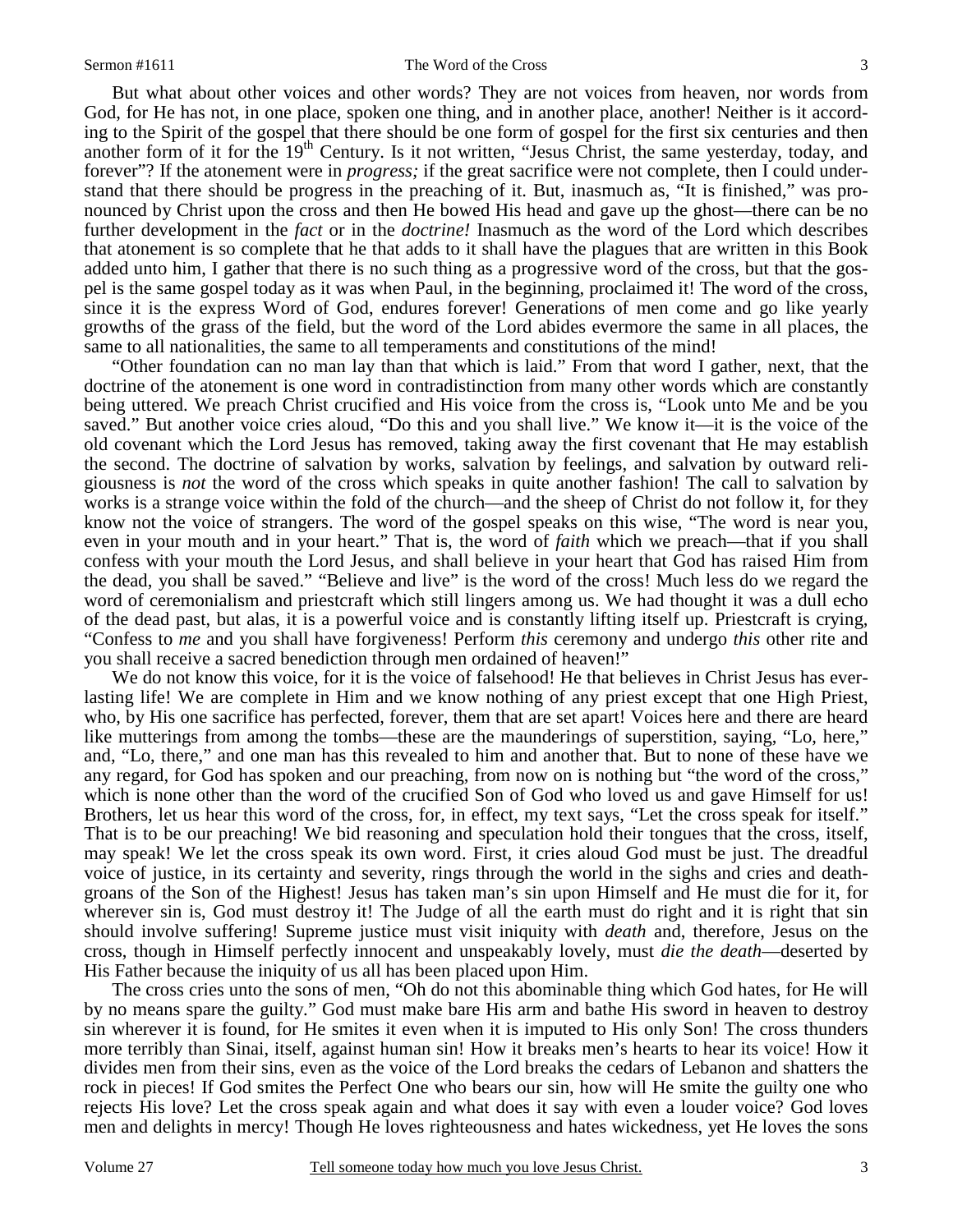of men so much so that He gives His only-begotten to die that sinners may live! What more could God have done to prove His love to mankind? "God commends His love to us in that, while we were yet sinners, Christ died for us." The love within that glorious deed needs no telling, it tells itself! God had but one Son, one with Himself by mystic union and He sent Him here below to take our nature, that, being found in fashion as a man, He might die on our behalf—made *sin* for us that we might be made the *righteousness* of God in Him! "God so loved the world, that He gave His only-begotten Son, that whoever believes in Him might not perish, but have everlasting life." The word of the cross is, "God is love." He wills not the death of the sinner, but that he turn unto Him and live!

 What does the cross say next? Mark, we are not speaking of the *crucifix*. The crucifix represents Christ *on* the cross, but He is not on the cross any longer, He has finished His sacrificial work and has ascended to His glory. If He were still on the cross, He could not save us! We now preach the cross as that on which He died, but who now lives and reigns full of ability to save! Let the bare cross speak and it declares that the one sacrifice is accepted and the atonement is complete! Sin is put away, the work of reconciliation is accomplished and Jesus has gone up on high unto His Father's throne to plead for the guilty. Christ, being raised from the dead, dies no more! Death has no more dominion over Him! He is risen for our justification, and we are accepted in Him—

#### *"No more the bloody spear, The cross and nails no more, For hell itself shakes at His name, And all the heavens adore."*

Let the cross speak and it tells of ransom paid and atonement accepted. The law is magnified, justice is satisfied, and mercy is no longer bound by the unsatisfied demands of judgment. "God was in Christ, reconciling the world unto Himself, not imputing their trespasses unto them; and has committed unto us the word of reconciliation," which also is the word of the cross. When we let the cross speak still further we hear it say—"Come and welcome! Guilty sons of men come and welcome to the feast of mercy, for God has both vindicated His law and displayed His love. And now, for the chief of sinners, there is free and full forgiveness to be had for nothing, for the cross gives priceless blessings without price!" "Whoever will let him take the water of life freely."

 Free pardon, free justification, perfect cleansing, complete salvation—these are gifts of grace bestowed upon the unworthy as soon as they believe in Christ Jesus and trust themselves with Him. This is the word of the cross! What more can we desire to hear? We may be forgiven in a way which shall not violate the claims of justice! God is just and yet the justifier of him that believes! He is merciful and just to forgive us our sins. Oh that I knew how to be quite still and let the cross, itself, speak out with its matchless tones of mercy and majesty, love and blood, death and life, punishment and pardon, suffering and glory! It speaks in thunder and in tenderness! If we will but listen to what it has to say, it is a word by which the inmost heart of God is revealed. Now I speak yet further the word of the cross, for in the name of Him that did hang upon the cross I call for faith in His atonement. The death of Christ was no ordinary matter. The dignity of His nature made it the event of the ages! He who died on the cross was very God of very God, as well as man, and His sacrifice is not to be neglected or rejected with impunity. Such a divine marvel demands our most careful thought and joyful confidence. To do spite to the blood of the Son of God is to sin with a vengeance! God *demands* faith in His Son and especially in His Son dying for our sakes! We ought to believe every word that God has spoken, but above all, the word of the cross. Shall we doubt the good faith and love of God when He gives His Son a hostage for His word and offers up the only-begotten as the token of His grace?

 Oh, men, whatever you trifle with, disregard not the Son of God! Whatever presumption you commit, yet trample not upon the cross of Jesus! This is the highest thought of God! The center of all His counsels, the topmost summit of the mighty Alp of divine loving-kindness! Do not think little of it or turn away from it! I beseech you, no, I *command* you, in the name of Him that lives and was dead, look to the dying Savior and live! If you do not, you shall answer for it in that day when He shall come upon the clouds of heaven to avenge Him of His adversaries!

Thus have I set before you the word of the cross; may the Holy Spirit bless the message.

**II.** We have the unpleasant task, in the second place, of listening to THE WORD OF ITS DESPIS-ERS. They call the doctrine of the atonement, "foolishness." Numbers of men call the doctrine of salvation by the blood of Christ, "foolishness." It is most assuredly the *wisdom* of God and the *power* of God,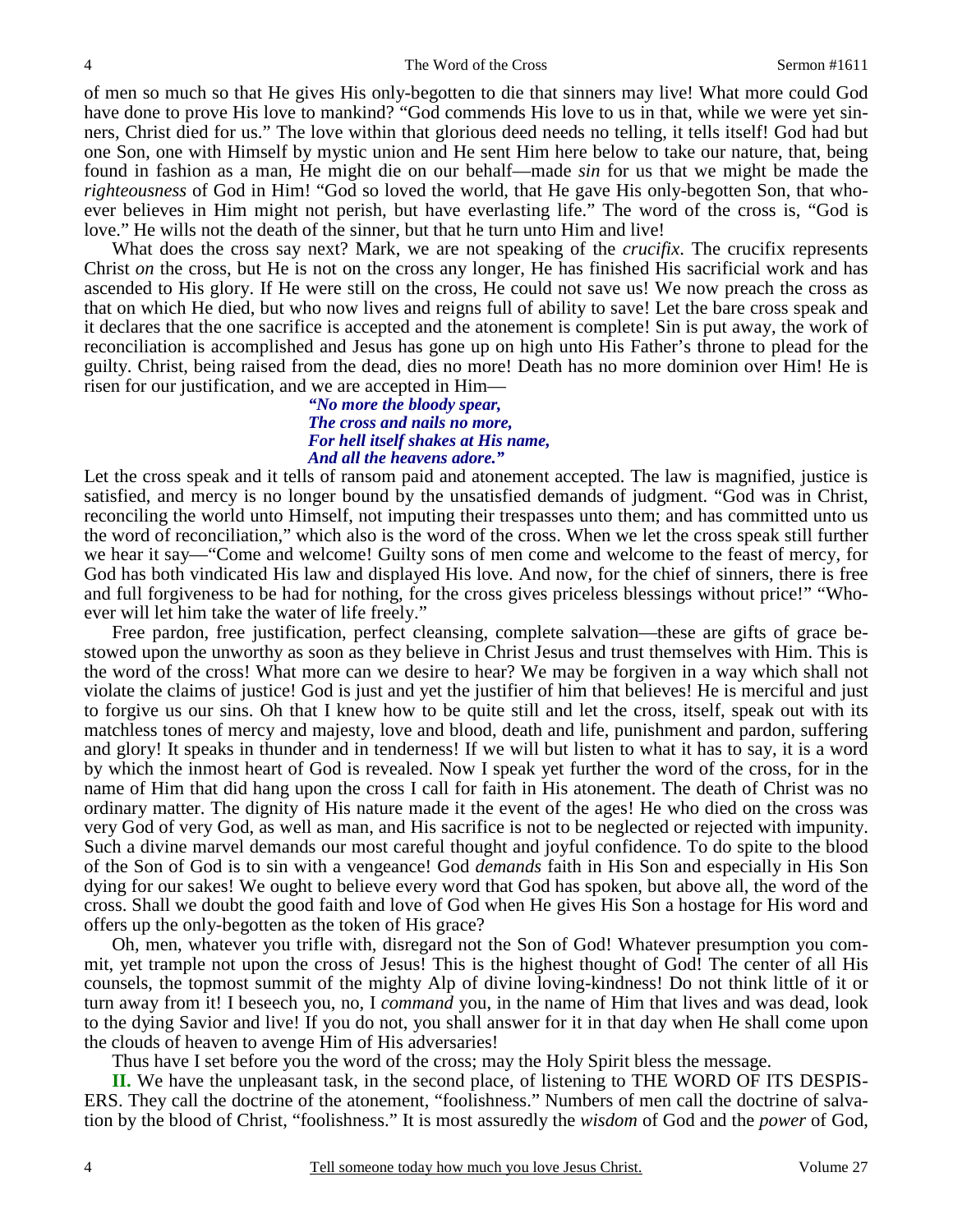but they stick at the first assertion and will not acknowledge the wisdom of the wondrous plan. It is, therefore, no wonder that they never feel its power! No, it is foolishness to them—a thing beneath their contempt. And why foolishness? "Because," they say, "see how the common people take it up. Everybody can understand it. You believe that Jesus is a substitute for you, and you sing with the poorest of the poor—

### *'I do believe, I will believe That Jesus died for me; And on the cross He shed His blood From sin to set me free.'"*

"There," they say, "that's a pretty ditty for educated men. Why, the very children sing it, and are able to believe it and talk of it. Psha, it is sheer foolishness! We don't want anything so vulgar and commonplace. Don't you know that we take in a high-class review and read the best thought of the times? You don't suppose we are going to believe just as common plowboys and servant girls do?" Ah me! How mighty wise some people think themselves! Is every truth which can be understood by simple minds to be thrown aside as foolishness? Is nothing worth knowing except the fancy thinking of the select portion of humanity? Are the well-known facts of nature foolishness because they are open to all? Is it quite certain that all the wisdom in the world dwells with the superfine gentlemen who sneer at everything and take in a review?

 These superficial readers of superior literature are they the umpires of truth? I wish that their culture had taught them modesty! Those who glorify themselves and sneer at others are usually not wise, but otherwise! And those who call other people fools may be looking in the glass and not out of the window. He who is truly wise has some respect for others and the most profound respect for the Word of God. But why is it that *you* count the gospel of the cross to be foolishness? It is this—because this religion of ours, this doctrine of the cross—is not the offspring of *reason,* but the *gift* of Revelation. All the thinkers of the ages continued to think, but they never invented a plan of salvation in which divine justice and mercy would be equally conspicuous. The cross was not in all their thoughts. How could it be? As a thought, it originated with the infinite mind and could have originated nowhere else! The doctrine of the cross is not a speculation, but a divine Revelation—and for this reason the learned ones cannot endure it. It is *God* telling *men* something which they could not otherwise have known! And this does not suit the profound thinkers who cannot bear to be told anything, but must excogitate everything, evolving it from their inner consciousness, or from the depths of their vast minds. Now, inasmuch as nothing can come out of a man that is not in him, and as the supreme love of God never was in such an unlovely thing as an unregenerate man, it happens that the doctrine of atonement never originated with man but was taught to him by God at the gates of Eden.

 The plan which blends vengeance and love was never invented by human imagination. Since man has such an aversion to the great atonement, he could not have been the author of the idea and he was *not* the author of it—God alone reveals it in language that babes may understand and, therefore, carnal *pride* calls it, "foolishness." Besides, the carnal man thinks it foolishness because it makes him out to be a fool—and you may take my word for it that anything which proves either you or me to be a fool will, at once, strike us as being very foolish! Our conscience is dull and, therefore, we retaliate upon those who tell us unpleasant truth. "What? Am I nobody, after all? I bound in the best black cloth, and wearing a white cravat? So religious and so respectable, so thoughtful, so studious, so profound—am I to be a nobody? "Do you dare to say to *me,* 'Unless you are converted and become as little children, you shall in nowise enter the kingdom? My dear sir, you cannot know what you are talking about! Why, I am a professor, a philosopher, a doctor of divinity, and therefore you cannot really mean that I am to receive truth as a little child! Such talk is foolishness!" Of course they say so! We always reckoned that they would say so! I have rejoiced when I have read the skeptical papers and have seen how they sneer at the old-fashioned gospel! The Bible *said* that carnal men could not receive spiritual things—how true is that statement! It is written, "There shall come in the last days scoffers." Here they are, hastening to prove by their conduct, the things which they deny!

 One is grieved that any should scoff and yet, in a measure, we are rejoiced to find such confirmation of the truth of God from the lips of her enemies. As long as the world lasts, ungodly men will despise a Revelation which they are unable to understand. It is beyond their sphere and, therefore, its preachers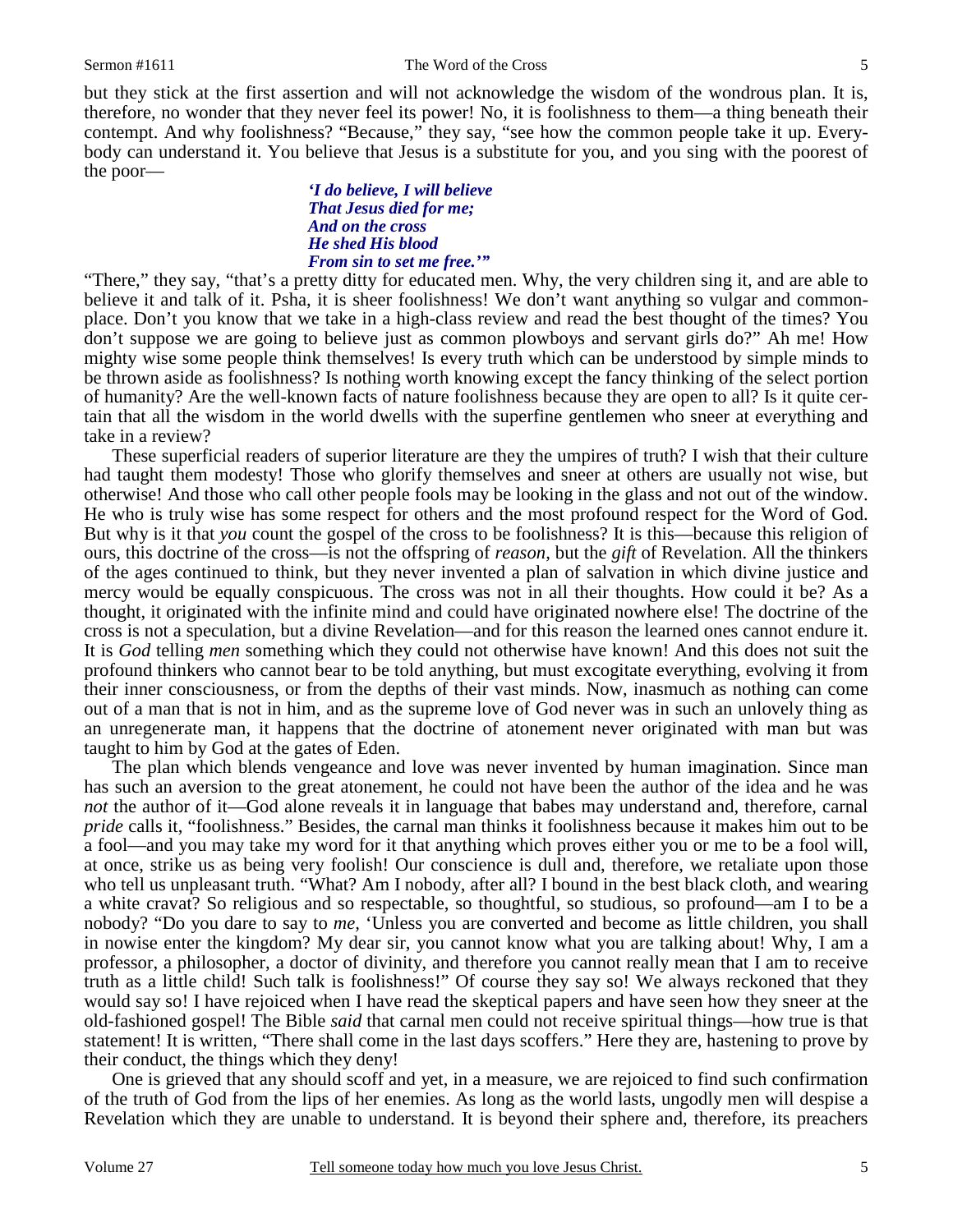seem to be babblers and its doctrines to be foolishness. But, in every deed it may well seem foolishness to them, for it treats on subjects for which they have no care. If I were able to explain to a general audience how to make unlimited profit upon the Stock Exchange, or in some other market, all the world would listen with profound attention! And if I make my point clearly, I would be pronounced a really clever preacher, a man well worth hearing. But when the sermon is only about the Word of God, eternity, the soul, and the blood of Jesus—most people turn on their heels—they are not sure that they *have* souls, and they refuse to argue upon the supposition of a future existence which is an old wife's fable to them. As for eternity, their philosophy has no room for it, and they do not concern themselves about it. One said in argument, the other day, "I believe I shall die like a dog." I could give him no better reply on the spur of the moment than to say, "If I had known that you were a dog, I would have brought you a bone." As I had the notion that he would live forever, I came to talk to him upon subjects suitable to an immortal being. But as I found out that he was going to die like a dog, what could I do for him but provide such cheer as the creature could enjoy?

 These men call the gospel foolishness because they look after the main chance and care more for the body than for the soul. One of their wise men said, "Why do you preach so much about the world to come? Why not preach about the world which now is? Teach these people how to ventilate their sewers—that is a much more necessary matter than their believing on Jesus Christ." Well, sanitary matters *are* important and if any of you feel that you have nothing to live for but ventilating sewers, I wish you would live at a great rate and get it done as quickly as you can! Meanwhile, as we are convinced of the need of other things besides drainage and, as many of us expect, soon, to take our happy flight to a place where there are no sewers to ventilate, we shall look into those things which concern our future life seeing they also fit us for the life which now is!

 They call the word of the cross foolishness because they regard all the truths of God with which it deals as insignificant trifles. "Soul," they say, "What does it matter whether we have a soul or not? Sin—what is it but the blunder of a poor creature who knows no better?" Of all things, the eternal God is the greatest trifle to unbelieving men. It is merely a name to swear by, that is all. They admit that there may be a great master force in nature, or energy co-extensive with the existence of matter, and therefore, they allow Theism or Pantheism, but they will not endure a personal God whom they are bound to obey! And besides, Pantheism is only a mask for Atheism. These men will have no personal God who loves them and whom they love. God is a nonentity to them, and therefore when we speak of God as real, and sin as real, and heaven as real—and God knows they are the *only* real things—then straightway they mutter, "Foolishness!" As for us, we deplore their folly and pray God to teach them better. Having entered by a new birth into the realm of spiritual things, we know the reality and power of the word of the cross.

 Now, brothers, I say of these gentlemen who pronounce the gospel foolishness that you need not take much notice of them because they are not capable witnesses. They are not qualified to form a judgment upon the subject. I do not depreciate their abilities in other respects, but it is certain that a blind man is no judge of colors, a deaf man is no judge of sound and a man who has never been quickened into spiritual life can have no judgment as to spiritual things! How can he? I, for instance, have felt the power of the gospel, and I assert that I have done so. Another man declares that I am not speaking the truth. Why not? Because *he* has not, *himself,* felt that power! Is that sound reasoning? Have you not heard of the Irishman who, when five men swore that they saw him commit a theft, made answer that he could produce 50 people who did not see him do it? Would there have been any force in that negative evidence? And what if all the world except two men should say, "We do not feel the power of the cross"—would *that* be any evidence against the fact asserted by the two? I think not! Two honest men who witness to a fact are to be believed, even though 20,000 persons are unable to bear such witness! The unspiritual are incapable witnesses—they put themselves out of court, for at the outset they assert that they are not cognizant of those things concerning which we bear testimony! Their assertion is that they never were the subjects of spiritual influences, and we quite believe what they say—but we do not believe them when they go further and assert that, therefore, what we have seen, tasted and handled is all a delusion! Concerning that matter they are not capable witnesses.

 And I beg you to notice that those who call the gospel of the cross folly are, themselves, if rightly looked at, proofs of their own folly and of the sad results of unbelief. The Christians in Paul's days felt that the gospel had emancipated them from the bondage of idolatry and vice—and when they heard oth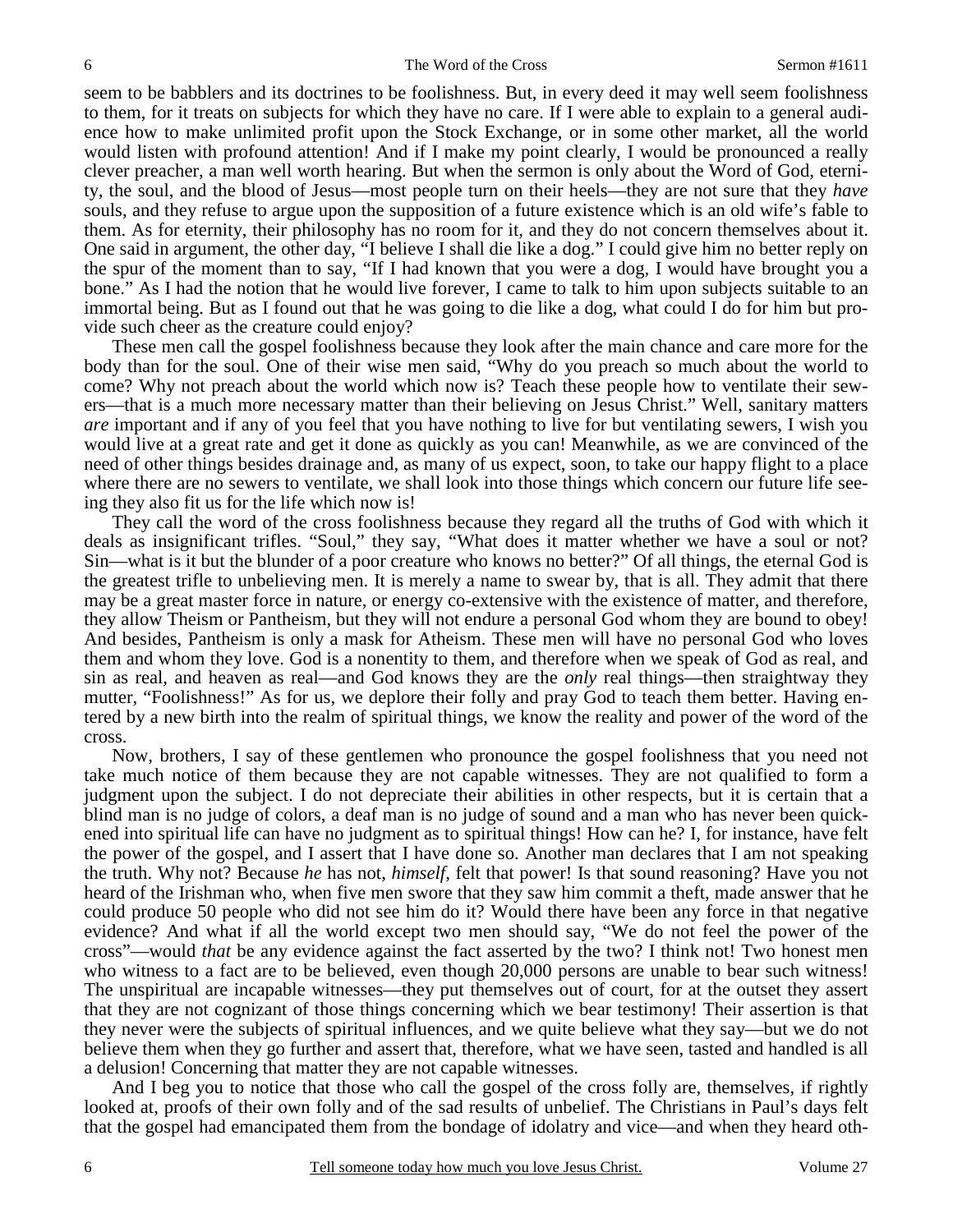ers that were captives under these delusions telling them that the emancipating force was foolishness they looked at them and smiled at the absurdity of the statement. They noticed that such men were, themselves, perishing! What a calamity it is for a man to be perishing! A house is unoccupied, its floor is untrod, its hearth knows no genial glow. It suffers from neglect, it is perishing. Men who are not living to God are missing the end of their being and, like deserted houses, are falling into ruin—they are perishing! While unoccupied by good, such minds are surrounded by powers of evil. Yonder is a tree. I have seen many such—around its trunk the ivy has twisted itself, grasping it like a huge python and crushing it in its folds. The tree is perishing! Its very life is being sucked out by the parasite that grasps it. Multitudes of men have about them lusts and sins—and errors that are eating out their life—they are perishing! Their souls and characters are as timber devoured by dry rot! It remains in the fabric of the house, but it is perishing. Ungodly men are devoured by their own pride, eaten up by self-confidence. Unbelieving men are comparable to a ship that is drifting to destruction—its cable has snapped—it is nearing the rocks, it will be broken to pieces, it is perishing!

 Those that believe not in Jesus are drifting towards a sure *eternity* of misery! They are daily perishing and yet, while they perish, they condemn the means of rescue! Fancy drowning mariners mocking at the lifeboat! Imagine a diseased man ridiculing the only remedy! That which we have tried and proved, they call "foolishness." We have only to answer them, "You are, yourselves, as you remain captives to your sins, the victims of foolishness. You are, yourselves, as you waste your lives and as you drift to destruction, proofs that the foolishness is not in the cross, but in you that reject it." The preaching of the cross is, to them that perish, foolishness, but to nobody else! O that their hearts were changed by the power of the Word of God—then would they see all wisdom in the word of the cross!

**III.** We come, in the third place, to notice THE WORD OF THOSE WHO BELIEVE. What do they say of the cross? They call it power, the power of God! The more we study the gospel, the more we are surprised at the singular display of wisdom which it contains, but we will not say much upon that point, for we are not qualified to be judges of wisdom. But we do say this—the word of the cross is power! It has been the power of God to us! It has worked upon us as nothing else has ever done! Its work upon many of us has been so remarkable that even onlookers must have been surprised at it. The phenomenon of conversion is a fact. Men and women are totally changed, and the whole manner of their life is altered. It is of no use to deny the fact, for instances of it come before us every day! Unbelievers become devout, the immoral become pure, the dishonest become upright, the blasphemous become gracious, and the unchaste become holy! Evil ways are all of a sudden deserted and penitents struggle towards virtue. We see persons in all ranks of society undergoing a radical transformation—self-satisfied people are humbled by the discovery of their unworthiness—and others, who were steeped in immorality, renounce their vicious pleasures and seek happiness in the service of God. How do you account for this? We who are the subjects of such a change account for it in this way—it is worked by the doctrine of the cross and the power which accomplishes the change is the power of God! No force less than divine could have effected so great a change. The word of the cross has delivered us from the love of sin—no sin is now our master—we have broken every fetter of evil habit.

We fall into sin, but we mourn over it and hate the sin—and hate ourselves for committing it! We have been delivered from the bondage of corruption and made free to serve the Lord. We have also been delivered from the dread which once bowed us down—a horrible dread which held us in bondage—and made us tremble before our Father and our Friend. We thought harshly of God and fled from Him, but from this we are now delivered, for now we love Him and delight in Him! And the nearer we can approach Him, the happier we are. We have been delivered, also, from the power of Satan. That evil prince has great power over men, and once we were led captive at his will. Even now he attacks us, but we overcome him through the blood of the Lamb. We are also daily delivered from self and from the world and from all things that would enthrall us. We are being saved—yes, we *are* saved. Every day a saving force is operating upon us to set us free from the thralldom of corruption. This we feel and know! We are bound for the kingdom of God and nothing can keep us back! We are bound for purity, for ultimate perfection—we feel eternal life within us, urging us upward and onward, beyond ourselves and our surroundings! We sit here like eagles, chained to the rock by the feebleness of our bodies, but the aspiration within us tells us that we are born to soar among pure and glorified spirits. We feel that heaven is born within us—born by the word of the cross through the Spirit.